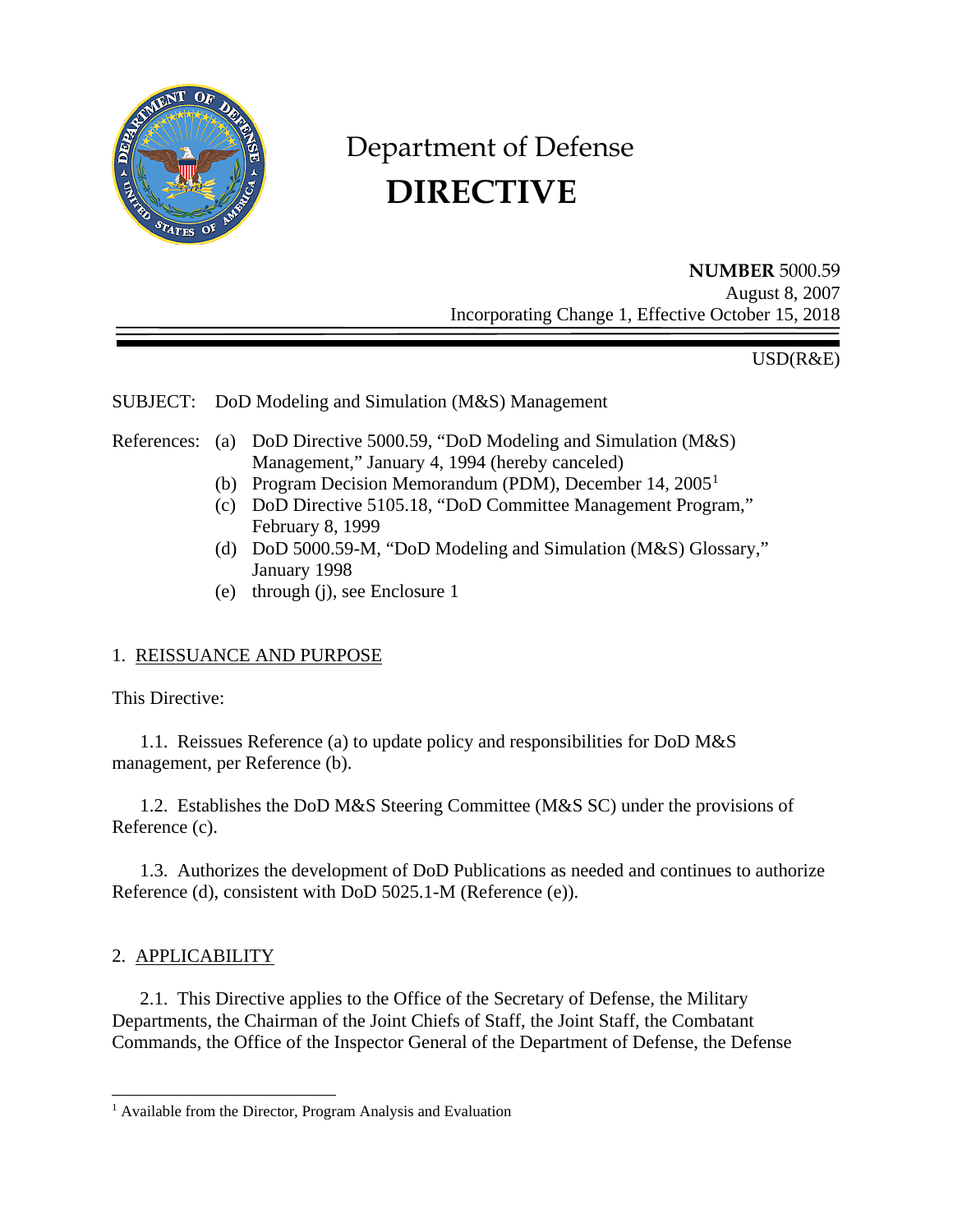Agencies, the DoD Field Activities, and all other organizational entities within the Department of Defense (hereafter referred to collectively as the "DoD Components").

2.2. This Directive applies to all M&S tools, data, and services developed, used, or managed by or on behalf of the DoD Components after the effective date of this Directive.

#### 3. DEFINITIONS

Terms used in this Directive are defined in Reference (d), Joint Publication 1-02 (Reference (f)), DoD Directive 4630.05 (Reference (g)), and Enclosure 2.

## 4. POLICY

It is DoD policy that:

4.1. M&S is a key enabler of DoD activities.

4.2. M&S tools, data, and services shall be visible and accessible within and across the DoD Components.

4.3. M&S management shall develop plans, programs, procedures, issuances, and pursue common and cross-cutting M&S tools, data, and services to achieve DoD's goals by: promoting visibility and accessibility of models and simulations; leading, guiding, and shepherding investments in M&S; assisting collaborative research, development, acquisition, and operation of models and simulations; maximizing commonality, reuse, interoperability, efficiencies and effectiveness of M&S, and supporting DoD Communities that are enabled by M&S.

4.4. Common and general-use M&S areas shall be assigned to specific DoD Components. A DoD Component so assigned shall be designated the "DoD M&S Coordination Agent" for that M&S area. The current existing M&S Executive Agents (MSEA), created under the previous version of Reference (a) and grandfathered by DoD Directive 5101.1 (Reference (h)), shall be transitioned to become M&S Coordination Agents; their MSEA status shall remain unchanged until that transition is complete.

## 5. RESPONSIBILITIES

5.1. The Under Secretary of Defense for Acquisition, Technology, and Logistics (USD(AT&L)), in coordination with the Heads of the DoD Components, shall:

5.1.1. Provide a single focal point for the coordination of all matters related to DoD M&S.

5.1.2. Develop DoD issuances to manage M&S.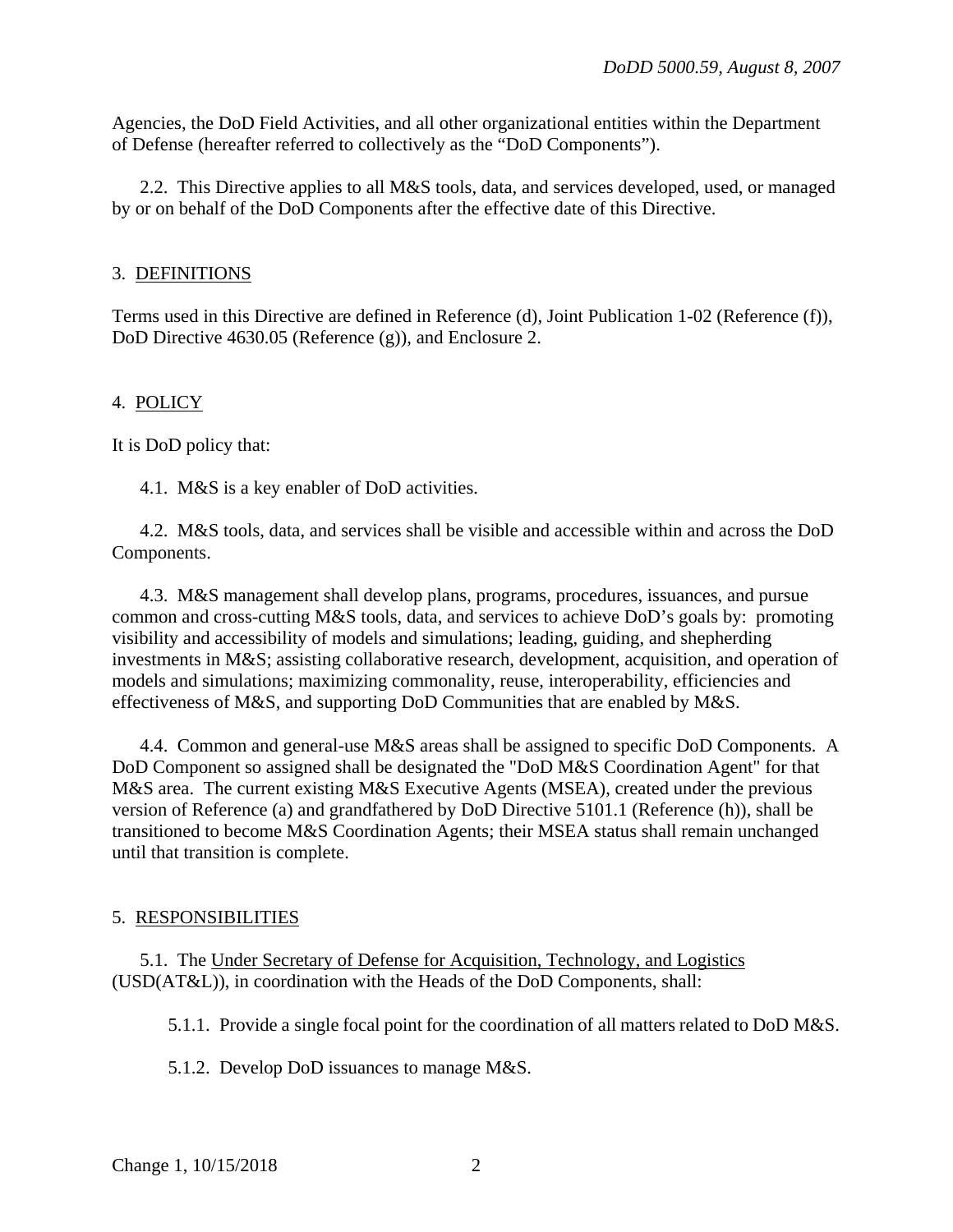5.1.3. Establish, manage the membership of, and chair (delegation authorized) the M&S SC to govern, guide, and oversee matters relating to M&S via an executive-level DoD committee (Reference (c)) comprised of Senior Executive Service, flag or general officers of the military, or officials of equivalent rank and precedence with initial membership from the USD(AT&L); the Under Secretary of Defense for Policy; the Under Secretary of Defense for Personnel and Readiness (USD(P&R)); the Director of Program Analysis and Evaluation (DPA&E); the Director of Operational Test and Evaluation (DOT&E); the Military Secretaries; the Chairman of the Joint Chiefs of Staff; and the Commander of U.S. Joint Forces Command. The M&S SC shall:

5.1.3.1. Advise and assist the USD(AT&L) in all matters related to M&S.

5.1.3.2. Oversee the development of DoD's M&S vision to guide the M&S activities of the DoD Components and DoD Communities.

5.1.3.3. Provide oversight and strategic governance of DoD M&S capabilities and resources.

5.1.3.4. Develop, submit for USD(AT&L) approval, and implement the M&S Common and Cross-Cutting business plan.

5.1.3.5. Oversee the development and implementation of policies, plans, procedures, and DoD issuances to manage M&S and the implementation of best practices of how models and simulations are effectively acquired, developed, managed, and used by DoD Components (e.g., verification, validation, and accreditation; standards, and protocols).

5.1.3.6. Recommend the designation of DoD M&S Coordination Agents.

5.1.4. Designate DoD M&S Coordination Agents. Define policies and responsibilities of M&S Coordination Agents. Provide a transition path and timeline for the existing M&S Executive Agents to become M&S Coordination Agents.

5.1.5. Represent the DoD Acquisition Community on the M&S SC.

5.1.6. Represent, in consultation with DOT&E, the DoD Testing Community on the M&S SC.

5.2. The USD(P&R) shall represent the DoD Training Community on the M&S SC.

5.3. The DPA&E shall represent the DoD Analytical Community on the M&S SC.

5.4. The DOT&E shall, in consultation with USD(AT&L), represent the DoD Testing Community on the M&S SC.

5.5. The Chairman of the Joint Chiefs of Staff shall: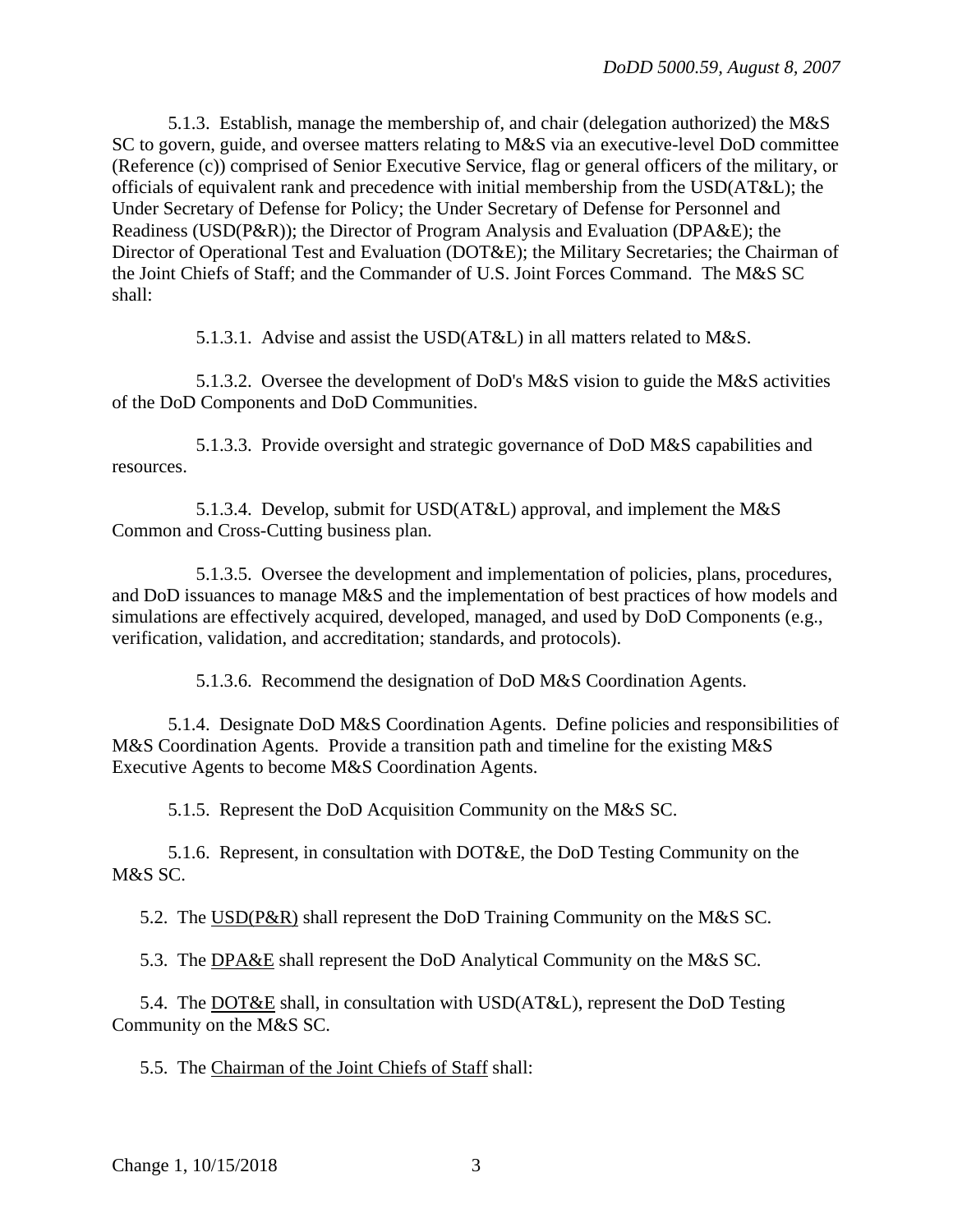5.5.1. Provide an M&S SC member to represent the Combatant Commanders, except as specified in paragraph 5.6. of this Directive.

5.5.2. Provide a second M&S SC member to represent the DoD Planning Community on the M&S SC.

5.6. The Commander of U.S. Joint Forces Command shall represent the Experimentation Community on the M&S SC.

5.7. The Heads of the DoD Components shall:

5.7.1. Implement management processes that provide visibility and access to Component-level M&S programs and activities.

5.7.2. Develop, manage, and provide Component representation data, and support the development of tools and services for DoD Community Specified Models and Simulations.

5.7.3. Maximize the commonality, reuse, interoperability, efficiencies, and effectiveness of Component-specific M&S data, tools, and services.

5.7.4. Appoint a representative to the M&S SC as prescribed in paragraph 5.1.3. of this Directive. The Secretary of the Navy shall appoint two representatives, one from the Marine Corps and one from the Navy.

5.7.5. When designated as DoD M&S Coordination Agent, coordinate all prescribed aspects of DoD M&S management in their respective M&S areas. In coordination with the Components, develop, fund, and implement a plan to accomplish M&S Coordination Agent responsibilities.

# 6. INFORMATION REQUIREMENTS

The data collection activities described in this Directive are exempt from licensing, in accordance with subparagraphs C4.4.3., and C4.4.4. of DoD 8910.1-M (Reference (i)).

7. SUMMARY OF CHANGE 1. This change reassigns the office of primary responsibility for this Directive to the Under Secretary of Defense for Research and Engineering in accordance with the July 13, 2018 Deputy Secretary of Defense Memorandum (Reference (j)).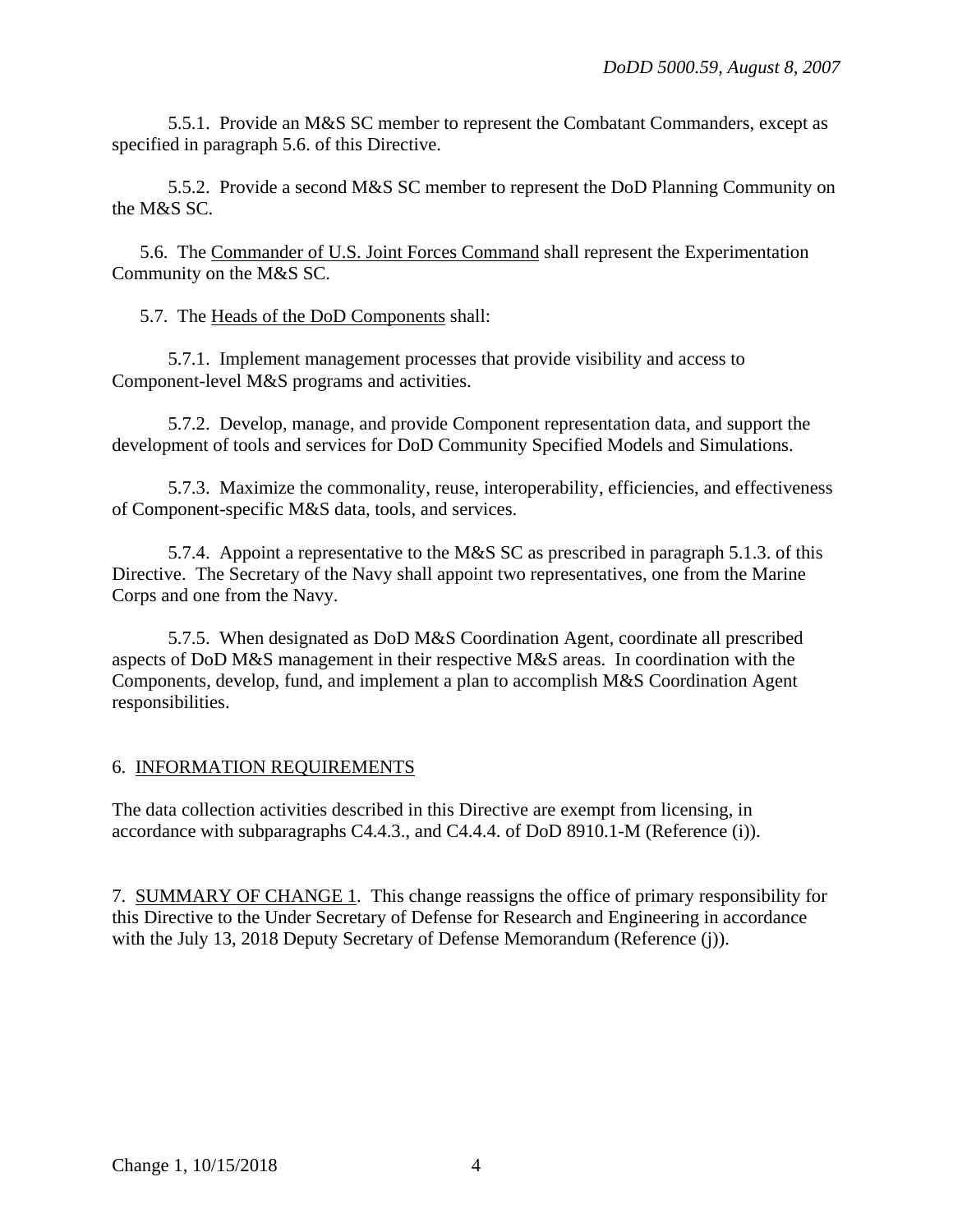## 8. EFFECTIVE DATE

This Directive is effective immediately.

Enclosures – 2

E1. References, continued

E2. Definitions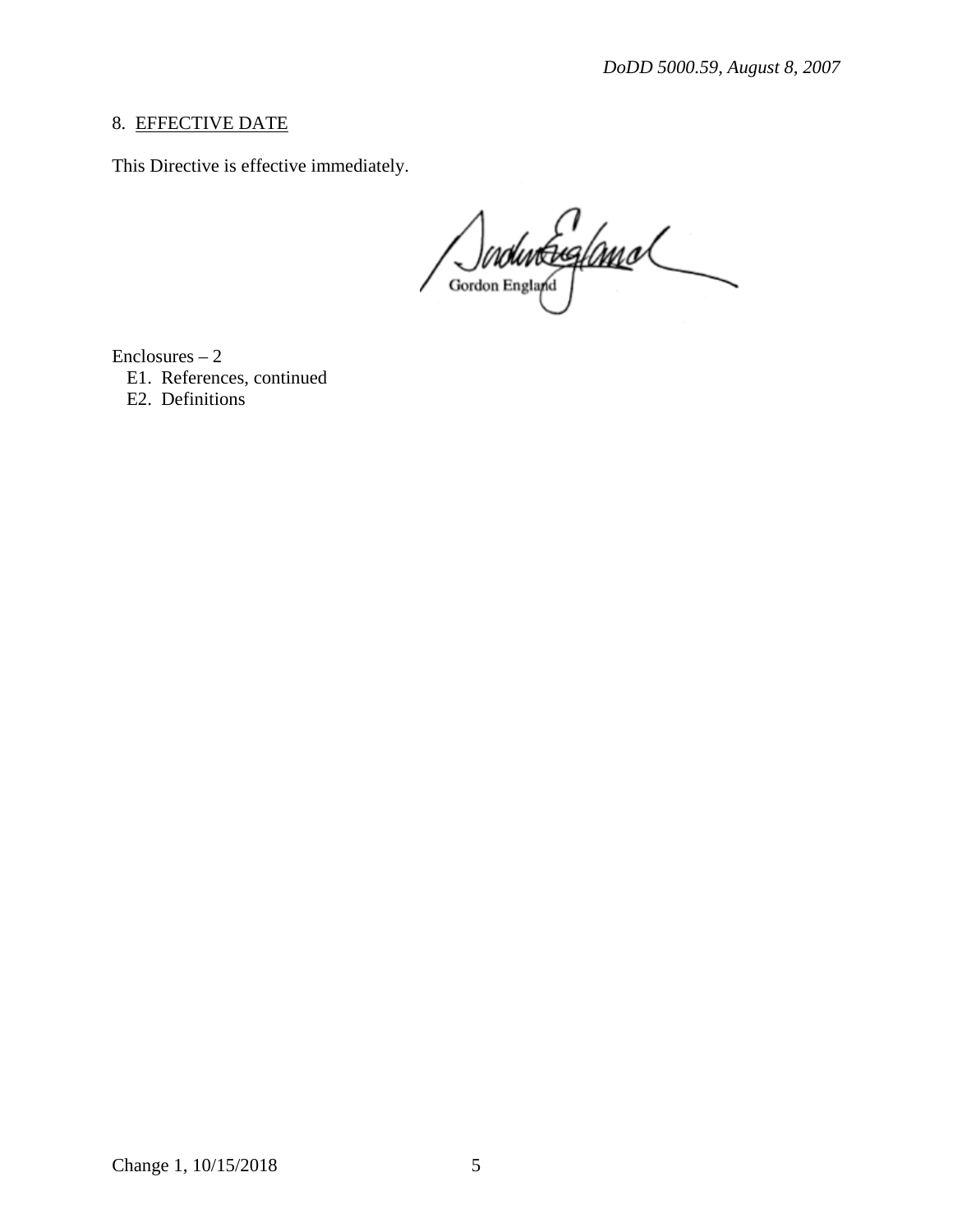## E1. ENCLOSURE 1

## REFERENCES, continued

- (e) DoD 5025.1-M, "DoD Directives System Procedures," March 5, 2003
- (f) Joint Publication 1-02, "Department of Defense Dictionary of Military and Associated Terms," 12 April 2001
- (g) DoD Directive 4630.05, "Interoperability and Supportability of Information Technology (IT) and National Security Systems (NSS)," May 5, 2004
- (h) DoD Directive 5101.1, "DoD Executive Agent," September 3, 2002
- (i) DoD 8910.1-M, "Department of Defense Procedures for Management of Information Requirements," June 30, 1998
- (j) Deputy Secretary of Defense Memorandum, "Establishment of the Office of the Under Secretary of Defense for Research and Engineering and the Office of the Under Secretary of Defense for Acquisition and Sustainment," July 13, 2018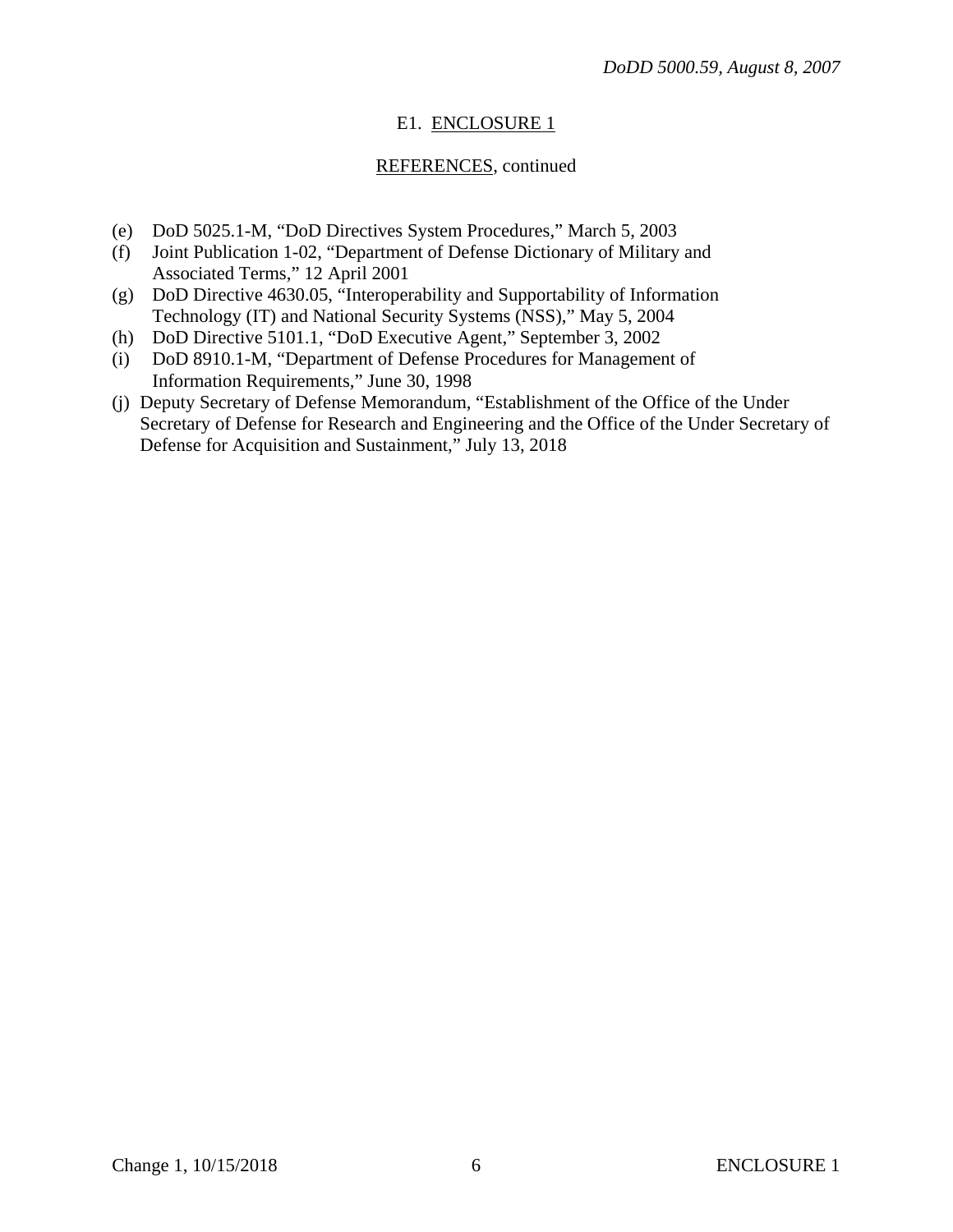## E2. ENCLOSURE 2

## **DEFINITIONS**

E2.1. Accreditation. As defined in Reference (d).

E2.2. Commonality. As defined in Reference (f).

E2.3. DoD Community. For the purpose of this Directive, a DoD activity area, enabled by M&S, that has an established executive-level management structure. Examples of such activities that meet these criteria include acquisition, training, and analysis.

E2.4. DoD Community Specified Models and Simulations. For the purpose of this Directive, models and simulations designated by a Community to focus Community management of M&S and to limit the scope of the Components' responsibility to develop, manage, and provide Component data, and support the development of tools and services.

E2.5. Interoperability. As defined in Reference (g).

E2.6. Information Technology (IT). As defined in Reference (g).

E2.7. Modeling and Simulation (M&S). The discipline that comprises the development and/or use of models and simulations. M&S is highly dependent upon IT, see the definition of IT above.

E2.8. M&S Common and Cross-Cutting Business Plan. A DoD plan, created in coordination with the DoD Components and published under the authority of the USD(AT&L), to achieve the vision, goals, and objectives for common and cross-cutting M&S within the Department of Defense. It shall also include an assessment of current M&S capabilities and gaps, a status report on M&S efforts under development, and a road map that delineates the management, investment, and technical strategies required to achieve the DoD M&S vision, goals, objectives.

E2.9. M&S Coordination Agent. A DoD Component designated by USD(AT&L) to coordinate prescribed aspects of DoD M&S for a designated M&S area. A DoD M&S Coordination Agent is not an Executive Agent as defined by Reference (h).

E2.10. M&S Data. Data used to develop models or simulations, data used as input to models and simulations, and data produced by models and simulations.

E2.11. M&S Executive Agent (MSEA). A DoD Component designated by USD(AT&L) to coordinate all aspects of DoD M&S for a designated M&S area.. These MSEAs are grandfathered by Reference (h) until transitioned to M&S Coordination Agents. There are five such MSEAs: Air Force for Air and Space Environment; Navy for Ocean Environment; National Geospatial-Intelligence Agency for Terrain Environment (now under the authority, direction, and control of Under Secretary of Defense for Intelligence (USD(I)); Defense Intelligence Agency for Threat Forces and Intelligence Processes (now under the authority,